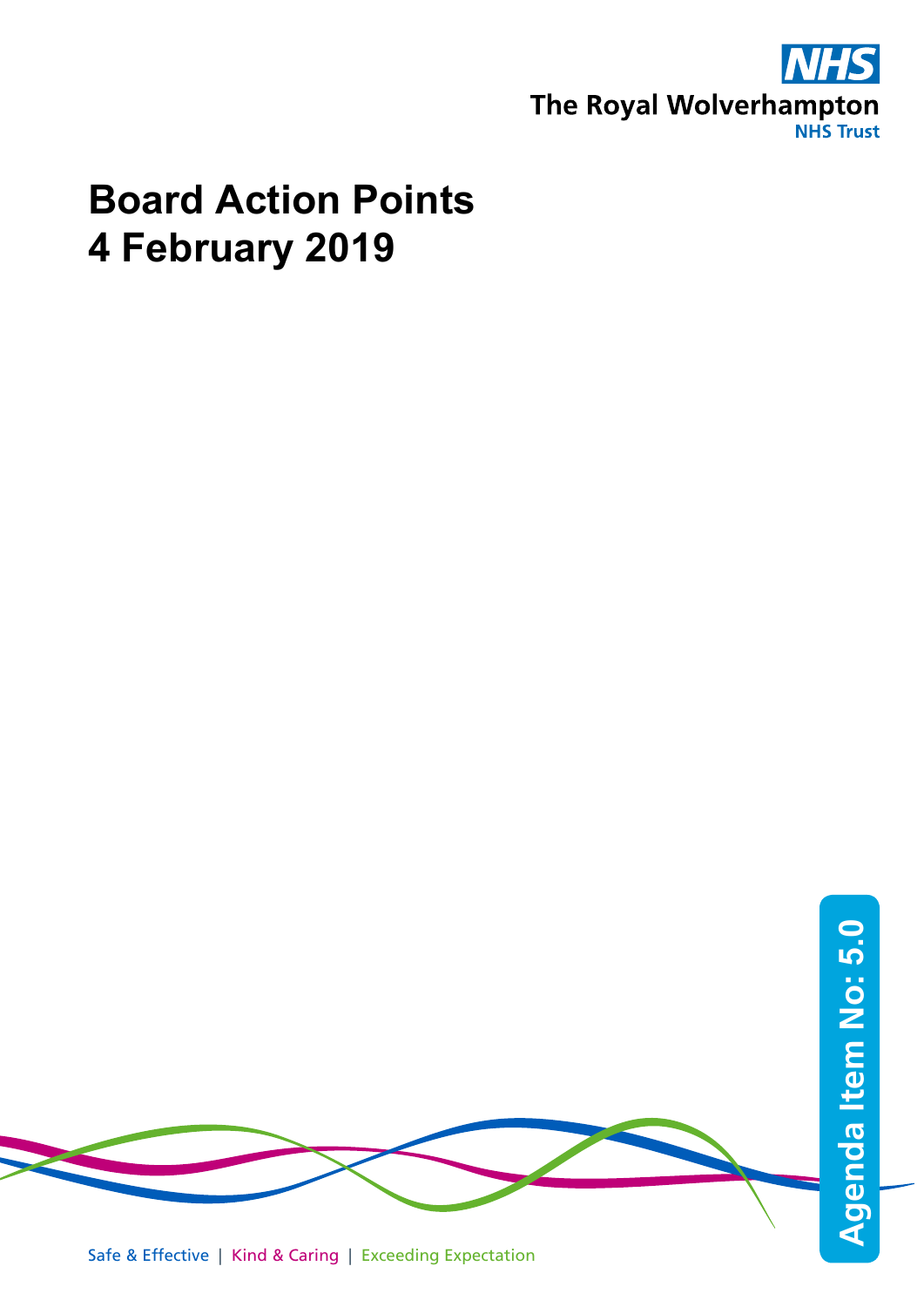## The Royal Wolverhampton NHS Trust



| <b>Trust Board Report</b>                           |                                                                                                       |  |  |  |  |  |
|-----------------------------------------------------|-------------------------------------------------------------------------------------------------------|--|--|--|--|--|
| <b>Meeting Date:</b>                                | 4 February 2019                                                                                       |  |  |  |  |  |
| Title:                                              | <b>Board Action Points</b>                                                                            |  |  |  |  |  |
| <b>Executive Summary:</b>                           | This report lists the outstanding actions from previous Board meetings,                               |  |  |  |  |  |
|                                                     | and timescales for completion.                                                                        |  |  |  |  |  |
| <b>Action Requested:</b>                            | To note the actions taken, or still outstanding.                                                      |  |  |  |  |  |
| <b>Report of:</b>                                   | <b>Chief Executive</b>                                                                                |  |  |  |  |  |
| Author:                                             | <b>Keith Wilshere</b>                                                                                 |  |  |  |  |  |
| <b>Contact Details:</b>                             | keith.wilshere1@nhs.net<br>Tel 01902 694294                                                           |  |  |  |  |  |
| <b>Links to Trust</b>                               | N/A                                                                                                   |  |  |  |  |  |
| <b>Strategic Objectives</b>                         |                                                                                                       |  |  |  |  |  |
| <b>Resource</b>                                     | Revenue: None<br>Capital: None<br>Workforce: None                                                     |  |  |  |  |  |
| Implications:                                       |                                                                                                       |  |  |  |  |  |
|                                                     | Funding Source: None                                                                                  |  |  |  |  |  |
| <b>Risks: BAF/TRR</b><br>(describe risk and current | None identified                                                                                       |  |  |  |  |  |
| risk score)                                         |                                                                                                       |  |  |  |  |  |
| <b>Public or Private:</b>                           | Public                                                                                                |  |  |  |  |  |
| (with reasons if private)                           |                                                                                                       |  |  |  |  |  |
| <b>References:</b>                                  | Minutes of previous Board meetings                                                                    |  |  |  |  |  |
| (eg from/to other committees)                       |                                                                                                       |  |  |  |  |  |
| <b>Appendices/</b>                                  | None                                                                                                  |  |  |  |  |  |
| References/                                         |                                                                                                       |  |  |  |  |  |
| <b>Background Reading</b>                           |                                                                                                       |  |  |  |  |  |
| <b>NHS Constitution:</b><br>(How it impacts on any  | In determining this matter, the Board should have regard to the Core                                  |  |  |  |  |  |
| decision-making)                                    | principles contained in the Constitution of:<br>4                                                     |  |  |  |  |  |
|                                                     | Equality of treatment and access to services<br>4<br>High standards of excellence and professionalism |  |  |  |  |  |
|                                                     | Service user preferences                                                                              |  |  |  |  |  |
|                                                     | Cross community working<br>4<br><b>Best Value</b>                                                     |  |  |  |  |  |
|                                                     | Accountability through local influence and scrutiny                                                   |  |  |  |  |  |